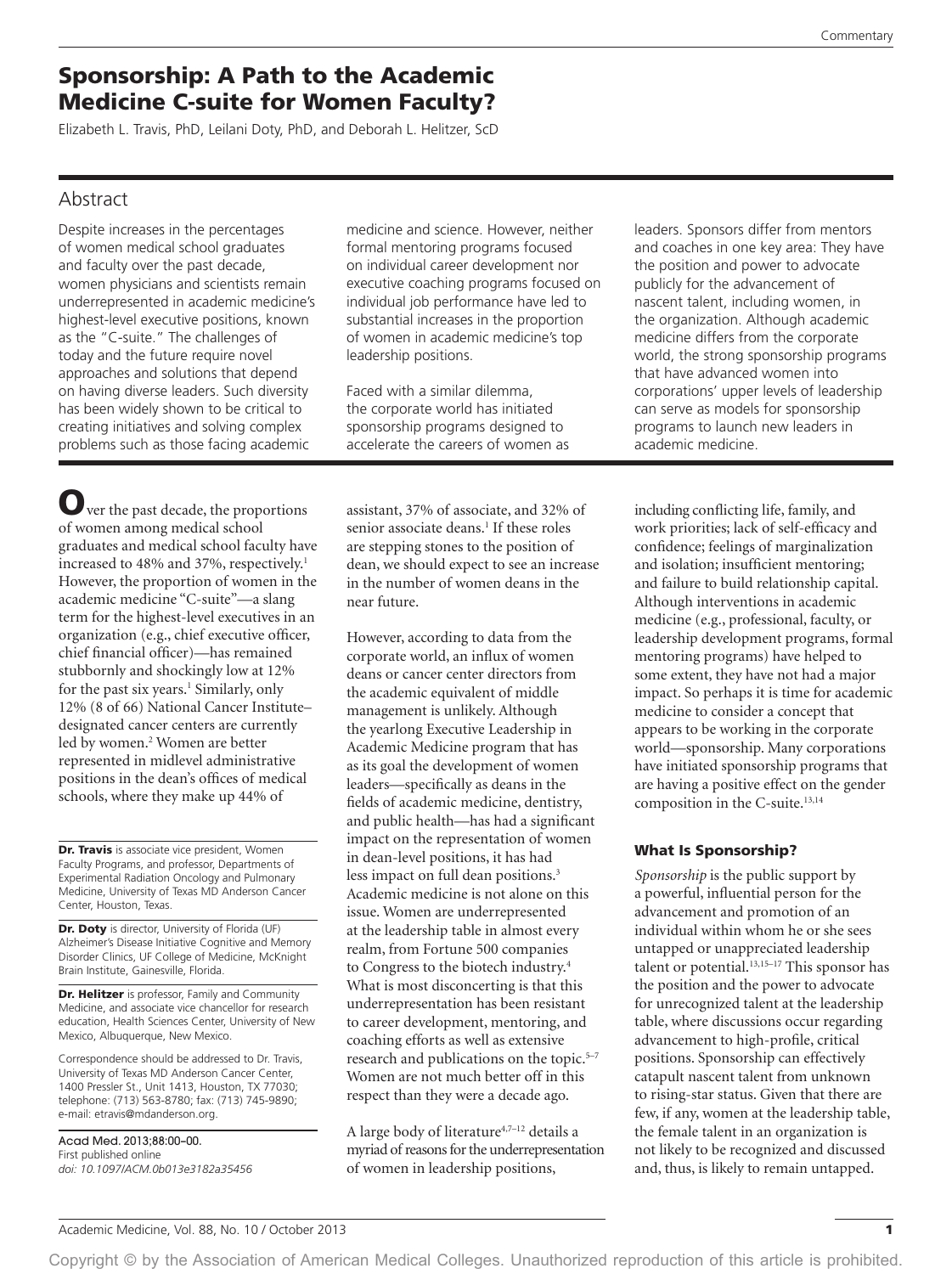Sponsors, particularly those who are men, can fill this void by acting as advocates for women; they can raise women's visibility and highlight the value of their contributions in these discussions.13,15–17

Sponsorship is not a promise, a career plan, or a block on the organization chart. It is a public commitment of a leader to support the advancement of a talented woman or man. Sponsors do not appoint their protégés to positions; rather, they spotlight them and open doors for them, enhancing their credibility and recognition within an organization. Sponsorship is not about advancing unqualified individuals; rather, it is about identifying "high potentials,"13 that is, high-performing individuals who are unrecognized by leadership, many of whom are likely to be women.<sup>18</sup>

#### Sponsor Versus Mentor: What Is The Difference?

Although mentors may act as sponsors, mentors' and sponsors' roles and positions are very different. First and foremost, sponsors must be highly placed in an organization and have significant influence on decisions regarding advancement. In contrast, mentors can be at any level in the organization. The ability to mentor does not depend on position or power; selection as a mentor is likely to be related to scientific or professional credibility and reputation. In academic medicine, assistant professors can be mentors but, by virtue of their position, are unlikely to be sponsors. Second, whereas sponsors act as advocates, mentors usually work behind the scenes as counselors, focusing on professional advancement and development of content-related acumen. Mentors do not necessarily assume the responsibility of advocacy.

Women do not lack mentors, but mentoring programs have not been particularly effective as a means of bringing women into the C-suite in the corporate world or academic medicine.16,19 One study of high-potential graduates from top business schools showed that women had *more* mentors than men, yet they lagged behind men in all career advancement metrics.<sup>20</sup> The major difference between the two groups was that the women's mentors were not as highly placed as the men's

and were therefore less influential in their organizations. Most telling, the men's mentors were endorsing their mentees publicly—in other words, they were acting as sponsors. Women were not so fortunate; fewer reported having a sponsor.

A review<sup>6</sup> of 42 studies that assessed the influence of mentoring on women faculty in academic medicine reported conclusions similar to those of studies in the business literature: Mentoring was influential in all realms of career and personal development. However, it is clear from the current underrepresentation of women as deans of medical schools and CEOs of corporations that mentoring, though necessary, is not sufficient to help women reach the pinnacle of leadership in either the corporate or academic world. According to Ibarra and Kirby,<sup>21</sup> women continue to be "over-mentored (but under-sponsored)."

## Coaches Versus Sponsors

Executive coaches have become popular in academic medicine.22–24 Coaching begins where mentoring ends and, like mentoring, is a private, one-onone relationship. Unlike mentoring, which is focused on individual career development, coaching is focused on enhancing job performance. A coach listens, observes, and offers objective recommendations to improve the performance both of new leaders and individuals with leadership potential by helping them develop key leadership skills, such as self-awareness and effective communication. Coaching can and does help women faculty acquire the skills and confidence needed to advance successfully, but the paucity of women leaders in academic medicine suggests that, even with leadership training, women are not being tapped for executive positions. Coaches, like mentors, do not have the power and position to advance careers.

The distinction between mentors, coaches, and sponsors has been well stated by Kathy Hopinkah Hanna, a national managing partner at KPMG LLP US: "A coach tells you what to do, a mentor will listen to you and speak with you, but a sponsor will talk about you."25 These three players all have key roles in career development, but only sponsors

have the clout to position women and men for leadership.

## Why Do Women Need Sponsors?

Hewlett et al<sup>13</sup> found that although sponsorship benefited both men and women in all important measures of corporate career advancement (e.g., salary, job satisfaction, getting stretch assignments), fewer women than men had sponsors (13% versus 19%), and men were 46% more likely than women to have sponsors. Without sponsors, women were less likely than men to be appointed to top positions and, more important, less likely to apply for them.

In addition to institutional and cultural norms, women's perceptions of their "readiness" for leadership positions, lack of confidence in their own capabilities, and almost visceral reaction against selfpromotion are factors that may impede advancement and contribute to their reluctance to apply for top positions.4,26 Sheryl Sandberg,<sup>27</sup> Facebook's chief operating officer, writes that women do not "lean in" but, rather, hold back; Sandberg offers a training program for women to overcome these self-imposed obstacles. But this also presents an opportunity for sponsors. They can help women gain the self-confidence to apply for challenging assignments or positions, value their accomplishments, and realize their full potential. Sponsors can both act as advocates for and assist women in their pursuit of top spots, encouraging them to overcome their aversion to self-promotion and assert their competence. Sponsors can challenge women to volunteer for "stretch" assignments rather than wait to be asked to take them on. Many women operate under the assumption that they work in a meritocracy, but the consensus is that being smart, working hard, and, in the case of academic medicine, publishing are not enough.13,15,16,20,26 It takes more—it takes sponsorship. Without it, women are less likely than men to be assigned the "hot jobs" or be appointed to the top positions.28

#### Will Sponsorship Work in Academic Medicine?

Many corporate sponsorship programs for women are producing results. At American Express, the "Women in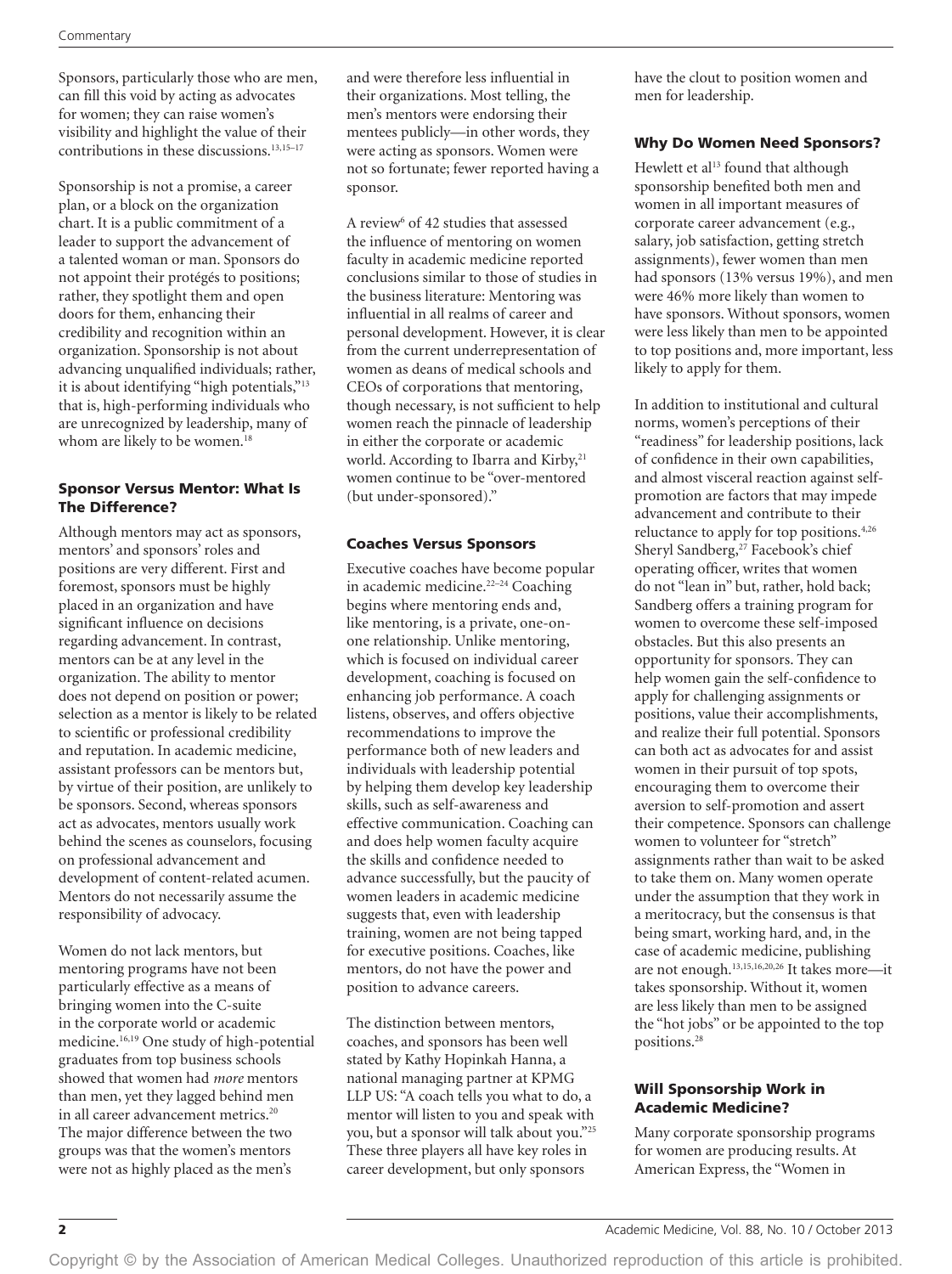the Pipeline and at the Top" initiative aimed for a "more gender-intelligent organization."13 The corporation developed the Pathways to Sponsorship program to increase leadership visibility and opportunities, and in 2010 convened its first global women's conference at which 160 of the company's women leaders could network and connect with C-suite executives. Deutsche Bank's sponsorship program pairs high-potential women with senior leaders who act as advocates for them and raise their visibility at the leadership table.16 At the end of the yearlong program, two-thirds of protégés are either in or ready for larger roles and responsibilities.

However, academic medicine differs from the corporate world, although it, too, espouses meritocracy as critical to advancement. As academicians we pride ourselves on our search processes and the due diligence we conduct to find the "best" candidates, who are mostly men. Although we could not find any academic medicine sponsorship models, at the university level a few initiatives exist, including the companyto-graduate-student Citigroup–UCLA Anderson School of Business initiative.13 At an individual level, former Princeton University president Harold Shapiro sponsored women for top positions in academia, including several women who have become university presidents.<sup>29</sup> For more than 20 years, he identified talented women, gave them high-profile jobs, and helped them gain necessary executive leadership skills—all facets of sponsorship. Perhaps most important, he helped them overcome self-imposed obstacles (e.g., thinking that they were "not ready" or not accomplished enough) and negotiate for the resources required to be successful.

Perhaps academic medicine cannot completely imitate the corporate model of sponsorship, but we could adapt aspects of it. We cannot name a woman as dean, CEO, or cancer center director without conducting a search, but we can prepare women faculty to compete for these positions by helping them obtain "hot jobs" in the organization—that is, the mission-critical roles, highly visible projects, or global initiatives that will catapult them into the limelight and prepare them for executive-level positions.28 Clearly these opportunities

exist for women faculty. The current and future challenges facing academic medicine make us ripe for new ideas and new leaders. As leaders, women bring their own mix of experiences and perspectives, which leads to a diversity of ideas that drive better and more innovative problem-solving approaches.19,30–32

Sponsorship can occur at many levels of our organizations and professional societies to raise women's visibility in roles that do not involve search committees. Actions that can bring women to the forefront include appointing them to key committees and training them to serve as committee chairs, as well as appointing them to journal editorial boards and preparing them to become senior editors. Recently, the editors of *Nature* publicly recognized the underrepresentation of women referees and women-authored papers in the journal and indicated they would implement changes.<sup>33</sup> Such awareness and intent of leaders to identify and act as advocates for high-potential women when the opportunity arises is the very nature of sponsorship and can facilitate and accelerate the entry of women into the academic medicine "C-suite."

#### Why We Should Be Sponsors

So what is in this for the sponsors? According to the business literature,<sup>15,17</sup> sponsors gain both personal and professional satisfaction from the relationship. Many sponsors describe a deep sense of satisfaction in identifying and watching their protégés develop as leaders. Sponsors become known as people with an eye for undiscovered talent. Sponsors also benefit from their protégés' insight into different levels in the organization. Finally, sponsors value the legacy of developing talent in the women and men who will lead their profession into the future. That legacy is also one that we value in academic medicine.

*Acknowledgments:* The authors thank Arzu Simsek for her expert help in preparing the manuscript.

*Funding/Support:* None.

*Other disclosures:* None.

*Editorial approval:* Not applicable.

*Previous presentations:* Parts of this paper were

presented at the Mid-Career Women Faculty Professional Development Seminar; December 4, 2012; Austin, Texas.

#### References

- **1** Joliff L, Leadley J, Coakley E, Sloane RA. Women in U.S. Academic Medicine and Science: Statistics and Benchmarking Report 2011–2012. Washington, DC: Association of American Medical Colleges; 2012.
- **2** National Cancer Institute. Office of Cancer Centers. Cancer Centers List. [http://](http://cancercenters.cancer.gov/cancer_centers/cancer-centers-names4.html) [cancercenters.cancer.gov/cancer\\_centers/](http://cancercenters.cancer.gov/cancer_centers/cancer-centers-names4.html) [cancer-centers-names4.html](http://cancercenters.cancer.gov/cancer_centers/cancer-centers-names4.html). Accessed March 1, 2013.
- **3** Dannels SA, Yamagata H, McDade SA, et al. Evaluating a leadership program: A comparative, longitudinal study to assess the impact of the Executive Leadership in Academic Medicine (ELAM) Program for Women. Acad Med. 2008;83:488–495.
- **4** Brzezinski M. Knowing Your Value: Women, Money, and Getting What You're Worth. New York, NY: Weinstein Books; 2010.
- **5** Bickel J, Wara D, Atkinson BF, et al. Increasing women's leadership in academic medicine: Report of the AAMC Project Implementation Committee. Acad Med. 2002;77:1044–1061.
- **6** Sambunjak D, Straus SE, Marusić A. Mentoring in academic medicine: A systematic review. JAMA. 2006;296: 1103–1115.
- **7** Eagly AH, Carli LL. Women and the labyrinth of leadership. Harv Bus Rev. 2007;85:62–71, 146.
- **8** National Science Foundation. Balancing the scale: NSF's Career–Life Balance Initiative. [http://www.nsf.gov/career-life-balance/](http://www.nsf.gov/career-life-balance/brochure.pdf) [brochure.pdf](http://www.nsf.gov/career-life-balance/brochure.pdf). Accessed June 21, 2013.
- **9** Glaser C. Boost your confidence quotient. [http://www.connieglaser.com/article](http://www.connieglaser.com/article-archives/boost_confidence.html)[archives/boost\\_confidence.html](http://www.connieglaser.com/article-archives/boost_confidence.html). Accessed June 21, 2013.
- **10** Women in science: Women's work. Nature. 2013;495:21.
- **11** Babcock L, Laschever S. Women Don't Ask: The High Cost of Avoiding Negotiation and Positive Strategies for Change. New York, NY: Bantam Dell; 2007.
- **12** Barsh J, Yee L. Changing companies' minds about women. McKinsey Q. September 2011. [http://www.mckinsey.com/careers/women/~/](http://www.mckinsey.com/careers/women/~/media/Reports/Women/Changing_companies_minds_about_women.ashx) [media/Reports/Women/Changing\\_](http://www.mckinsey.com/careers/women/~/media/Reports/Women/Changing_companies_minds_about_women.ashx) [companies\\_minds\\_about\\_women.ashx.](http://www.mckinsey.com/careers/women/~/media/Reports/Women/Changing_companies_minds_about_women.ashx) Accessed June 21, 2013.
- **13** Hewlett SA, Peraino K, Sherbin L, Sumberg K. The Sponsor Effect: Breaking Through the Last Glass Ceiling. Boston, Mass: Harvard Business Review; 2011.
- **14** Ernst & Young. The corporate sponsor as hero: Advancing women into leadership roles. [http://www.ey.com/Publication/](http://www.ey.com/Publication/vwLUAssets/The-corporate-sponsor-as-hero/$FILE/Advancing-women-into-leadership-roles.pdf) [vwLUAssets/The-corporate-sponsor-as](http://www.ey.com/Publication/vwLUAssets/The-corporate-sponsor-as-hero/$FILE/Advancing-women-into-leadership-roles.pdf)[hero/\\$FILE/Advancing-women-into](http://www.ey.com/Publication/vwLUAssets/The-corporate-sponsor-as-hero/$FILE/Advancing-women-into-leadership-roles.pdf)[leadership-roles.pdf](http://www.ey.com/Publication/vwLUAssets/The-corporate-sponsor-as-hero/$FILE/Advancing-women-into-leadership-roles.pdf). Accessed June 21, 2013.
- **15** Foust-Cummings H, Dinolfo S, Kohler J. Sponsoring Women to Success. New York, NY: Catalyst; 2011.
- **16** Ibarra H, Carter NM, Silva C. Why men still get more promotions than women. Harv Bus Rev. 2010;88:80–85, 126.
- **17** Hewlett SA, Marshall M, Sherbin L. The relationship you need to get right: How

Copyright © by the Association of American Medical Colleges. Unauthorized reproduction of this article is prohibited.